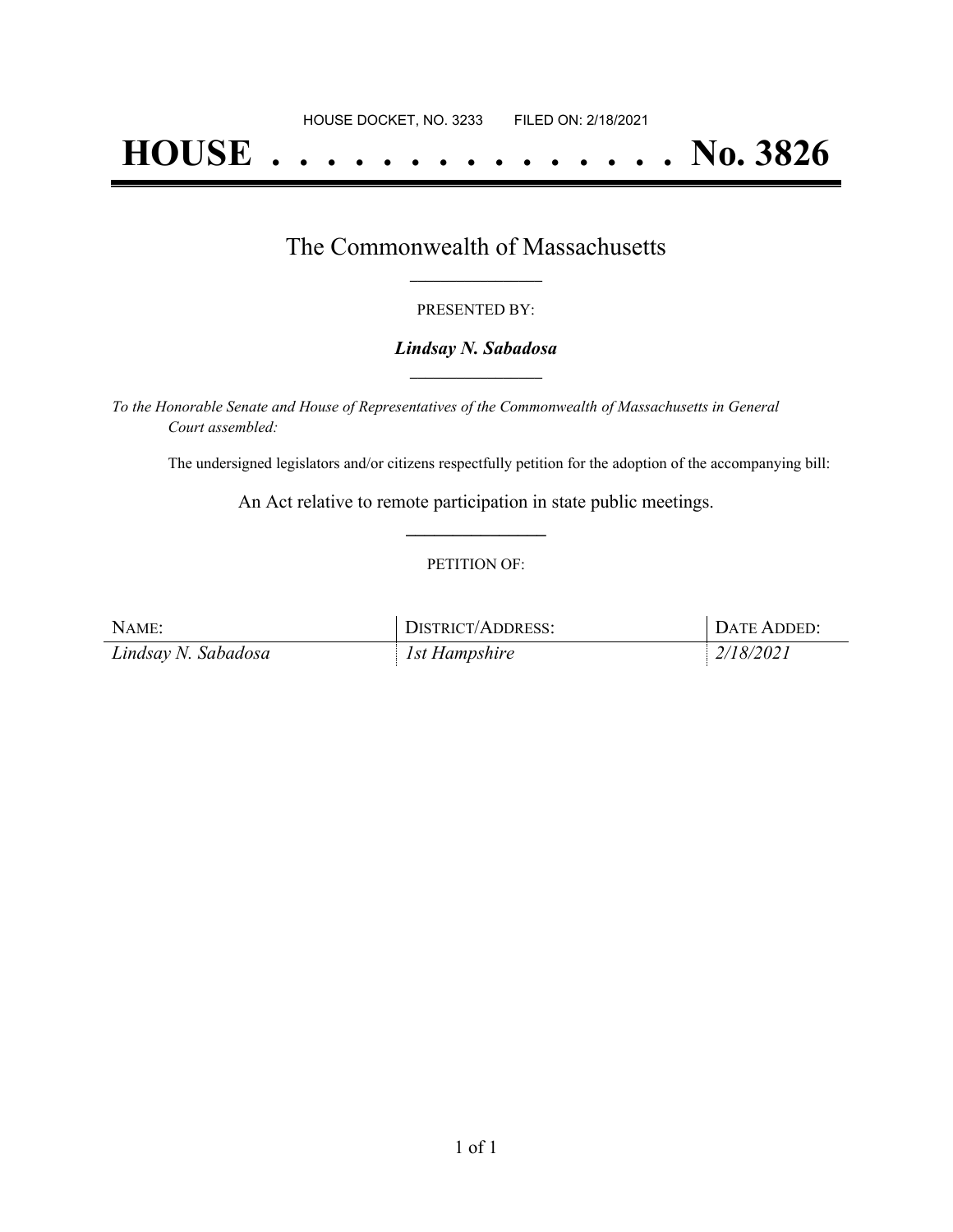## **HOUSE . . . . . . . . . . . . . . . No. 3826**

By Ms. Sabadosa of Northampton, a petition (accompanied by bill, House, No. 3826) of Lindsay N. Sabadosa relative to remote participation in state public meetings. State Administration and Regulatory Oversight.

## The Commonwealth of Massachusetts

**In the One Hundred and Ninety-Second General Court (2021-2022) \_\_\_\_\_\_\_\_\_\_\_\_\_\_\_**

**\_\_\_\_\_\_\_\_\_\_\_\_\_\_\_**

An Act relative to remote participation in state public meetings.

Be it enacted by the Senate and House of Representatives in General Court assembled, and by the authority *of the same, as follows:*

| $\mathbf{1}$   | Chapter 30A of the General Laws, as appearing in the 2018 Official Edition, is hereby           |  |
|----------------|-------------------------------------------------------------------------------------------------|--|
| 2              | amended by inserting after section 20 the following 2 sections:-                                |  |
| 3              | Section 20A. (a) A state public body may allow remote participation by all members for          |  |
| $\overline{4}$ | any meeting of the public body. For the purposes of this section, the term remote participation |  |
| 5              | means participation by an individual during a meeting of a public body where the individual is  |  |
| 6              | not physically present at the meeting location.                                                 |  |
| 7              | (b) Members remotely participating in a meeting may vote, shall be considered present           |  |
| 8              | and in attendance for all purposes, including for purposes of determining a quorum and for the  |  |
| 9              | purposes of section 23D of chapter 39.                                                          |  |
| 10             | (c) For any meeting of a state public body, the public body shall make provisions to            |  |
| 11             | ensure public access to the deliberations of the public body and remote participation in the    |  |
| 12             | meeting for interested members of the public through adequate, alternative means. Adequate,     |  |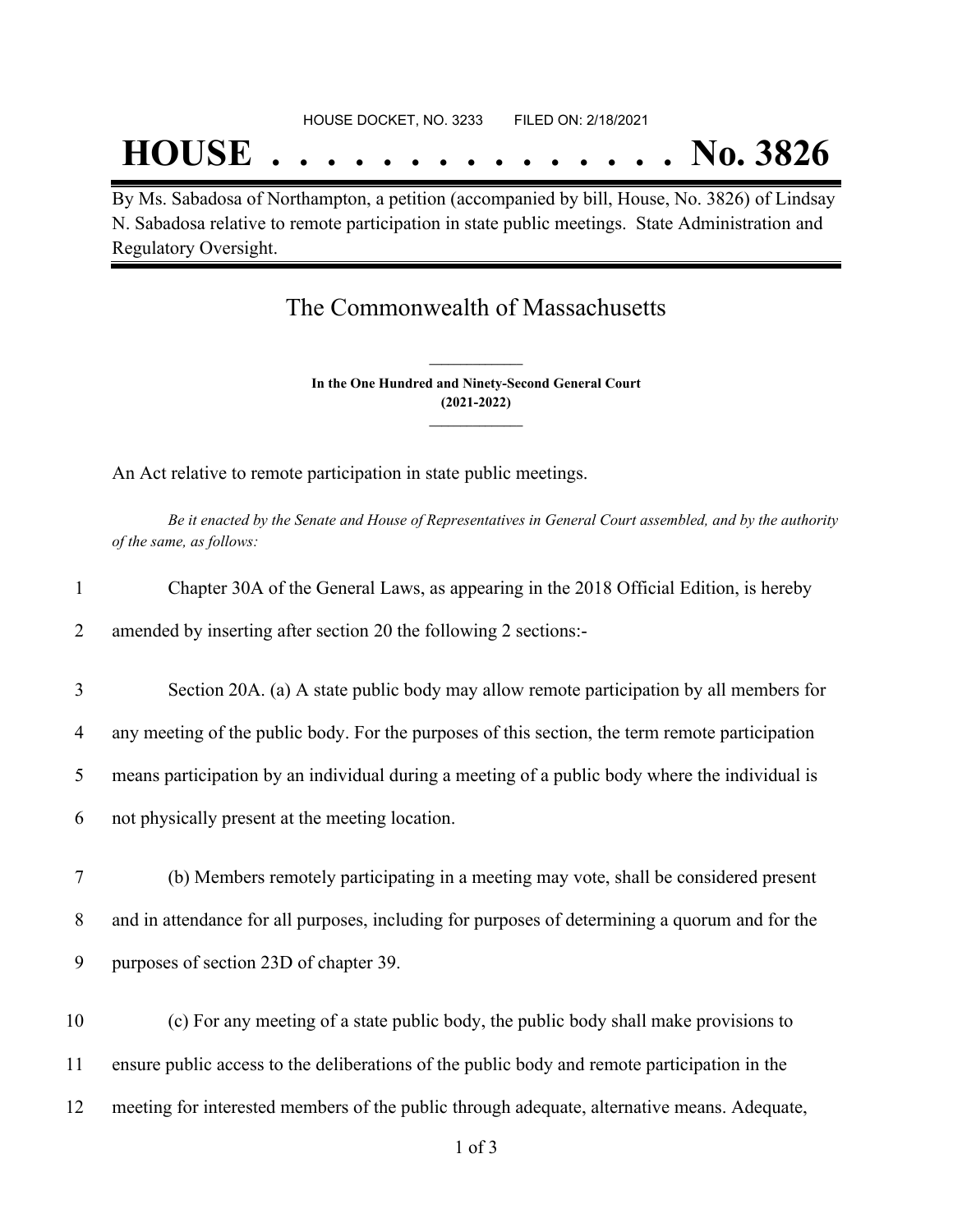alternative means of public access and remote participation shall mean measures that provide transparency and permit timely and effective public access to, and remote participation in, the meeting. Said measures may include, without limitation, providing public access and remote participation through telephone, internet or satellite enabled audio and video conferencing or any other technology that enables the public to clearly follow and engage in the proceedings of the virtual meeting while those proceedings are occurring. Where allowance for active, real-time participation by members of the public is a specific requirement of a general or special law or regulation, or a charter, local ordinance or by-law, pursuant to which the proceeding is conducted, any alternative means of public access and remote participation shall provide for such participation.

 A public body shall offer its selected alternative means of public access to, and remote participation in, virtual meetings without subscription, toll or similar charge to the public.

 (d) A public body that elects to conduct its proceedings remotely shall ensure that any party entitled or required to appear before it may do so through remote means, as if the party were a member of the public body participating remotely.

 Section 20B. All meetings of a state public body shall be recorded by video, with the recording posted on the website of the public body not later than 2 business days after the meeting ends.

 Except in an emergency, any materials relevant to matters on the agenda of a meeting of a state public body, including but not limited to materials related to specific applications or agenda items, shall be submitted to the state public body not later than 48 hours prior to the meeting, excluding Saturdays, Sundays and legal holidays. Said materials shall be posted to the

of 3